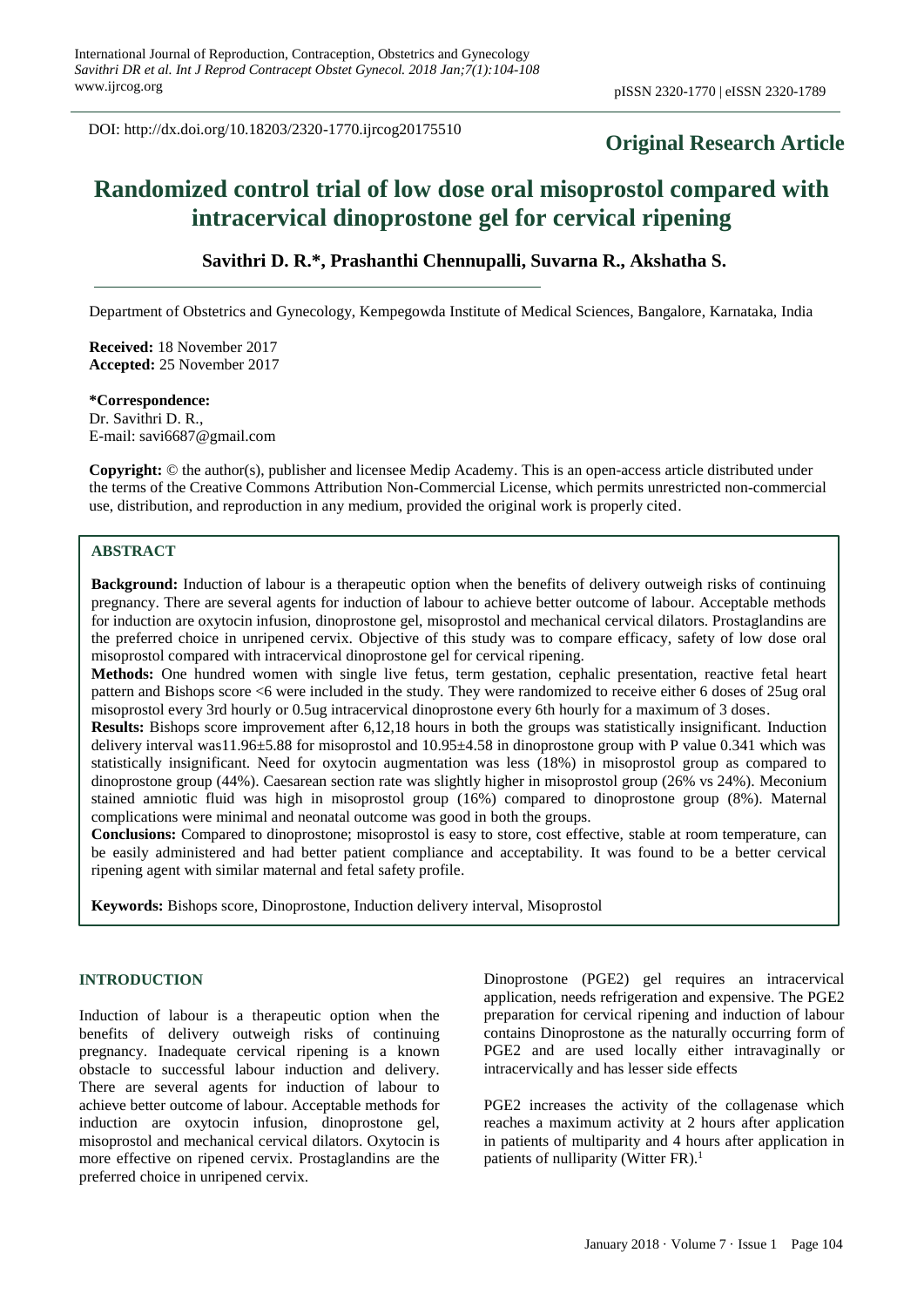The optimal intracervical dosage of dinoprostone is 0.5mg. Dinoprostone contains 0.5mg dinoprostone (PGE2) gel packaged in a syringe with two 10mm and 20mm catheters. Before administration, the gel must be kept refrigerated and then brought to room temperature just before administration. It is recommended that after dinoprostone gel administration, the patient should remain in a supine position for at least 15-30 minutes to minimize leakage from the cervical canal. If there is no cervical response after the starting dose, a repeat dose of 0.5mg dinoprostone should be administered after 6 hours. The maximum recommended cumulative dose for a 24 hour period is 1.5mg of dinoprostone.

Hyperstimulation rates are minimal. Data regarding long term safety for foetuses exposed to PGE2 for cervical ripening are scant. No adverse events with neonatal outcome.

Misoprostol (Cytotec Searle, Chicago, IL) is a synthetic PGE1 analogue. The FDA recognizes that in certain circumstances off-label uses of approved products like misoprostol are appropriate, rational and accepted medical practice. After oral administration, misoprostol is rapidly absorbed and converted to its pharmacological active metabolite, misoprostol acid. Plasma concentration of misoprostol acid peak in approximately 30 minutes and decline rapidly thereafter. Orally administered misoprostol is rapidly absorbed and becomes intensively bound to plasma proteins, when administered vaginally peak plasma level are reached more slowly  $(80\pm 27)$ minutes than with oral administration  $(34\pm17)$  minutes and are sustained up to 4 hours. Intrauterine pressure began to increase on an average of 8 minutes after oral administration and 25 minutes after vaginal administration and was maximal 25 minutes after oral administration and 46 minutes after vaginal administration (Goldberg B.A et al).<sup>2</sup> Uterine contractility initially increased and then plateaued 1 hour after oral administration, whereas uterine contractility increased continuously for 4 hours after vaginal administration. Maximal uterine contractility was significantly higher after vaginal administration. This difference in oral and vaginal misoprostol activity is because of the obligatory hepatic pass that occurs with oral but not with vaginal route. This effect is also reflected on uterine contractility.

Misoprostol use is associated with a higher incidence of uterine hyperstimulation and thick meconium. For this reason, patient receiving misoprostol should be continuously monitored for uterine activity and foetal heart rate. Low dose misoprostol regimen will probably reduce the incidence of uterine hyperstimulation and subsequent abnormal foetal heart rate pattern and further reduce the potential need for caesarean delivery.

It appears that misoprostol can be easily administered and when compared to dinoprostone, is cost effective, with similar safety and efficacy. Hence, misoprostol received increased attention as a highly effective cervical ripening agent. This medication has the advantage of being inexpensive, easy to store, and stable at room temperature, whereas PGE2 gel is an unstable compound that must be refrigerated to preserve its potency.

## **METHODS**

A randomized control trial was done on women of reproductive age group attending labour room at KIMS Hospital and research centre, Bangalore. The study period included was from January 2015 to June 2016. The study population included 100 randomly selected women in labour.

Patients with singleton pregnancy between 37 to 42 weeks with cephalic presentation and a reactive nonstress test, cephalic presentation with Bishop score <6 were included.

Patients having complications like placenta previa, oligihydramnios, severe intrauterine growth restriction, parity >5, previous uterine surgery, cephalopelvic disproportion, renal or hepatic dysfunction, hypersensitivity to prostaglandins, premature rupture of membranes and malpresentation were excluded.

Among the indicated 100 cases, 50 were given oral misoprostol and 50 intracervical dinoprostone gel. The random numbers were generated for the 100 cases, and subjects were allocated randomly. Women admitted for induction of labour with Bishop's score<6 were included in the study and informed written consent was obtained.

After routine investigations and special investigations like Nonstress test and ultrasonogram, pelvic examination for initial bishop score assessment was done before induction of labour.

50 cases received 25ug of oral misoprostol every  $3<sup>rd</sup>$ hourly for maximum of 6 doses. Remaining 50 cases received 0.5mg intracervical dinoprostone gel every 6 hourly maximum of 3 doses and bishop score was assessed every 6th hourly or if the cases get good contractions, until the cervix is favourable for amniotomy or the patient will go into active labour. oxytocin was commenced if contractions become inadequate or if the woman had received all doses.

Partogram was obtained to assess the progress of laour. All patients were monitored half hourly for uterine contractions both for frequency and duration, and to look for hypertonus, tachysystole or hyperstimulation and maternal vital signs. Continuous/intermittent fetal monitoring to assess for fetal wellbeing.

## **RESULTS**

Mean age in Group I was 23.70±3.40 and in Group II was  $23.52\pm3.47$ . The cases in both the groups were age matched and the P value 0.794 was not significant.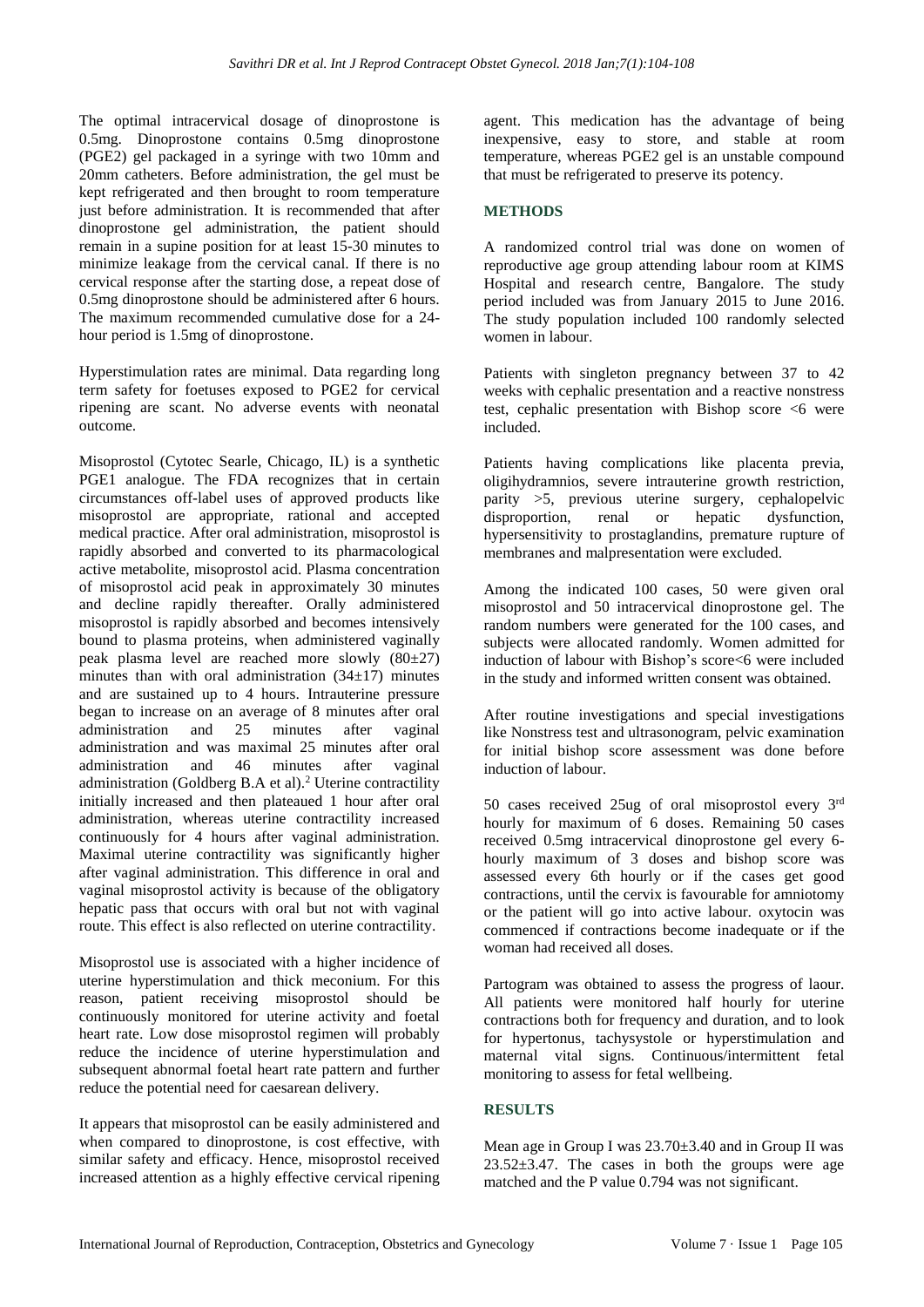|             |           | <b>Group I</b> |               | <b>Group II</b> |               |
|-------------|-----------|----------------|---------------|-----------------|---------------|
|             |           | No.            | $\frac{0}{0}$ | No.             | $\frac{0}{0}$ |
| Parity      | Primi     | 32             | 64            | 30              | 60            |
|             | Multi     | 18             | 36            | 20              | 40            |
| Gestational | $37-40$   | 15             | 30            | 18              | 36            |
| age (weeks) | $40+1-42$ | 35             | 70            | 32              | 64            |

#### **Table 1: Patient characteristics.**

Parity wise and the  $P = 0.680$  was not significant.

Gestational age in both the groups were matched and the  $P = 0.680$  was not significant.

Indication for induction was postdatism in 70% and 64% cases of Group I and Group II in both the groups. Gestational hypertension and GDM was indication of induction in 12% each in group I and 14% each in group II. Decreased fetal movements indication for induction in 6% and 8% of cases in group I and group II respectively.

#### **Table 2: Comparison of Bishops score.**

| <b>Bishop score</b> | <b>Group I</b>  | <b>Group II</b> | P value |
|---------------------|-----------------|-----------------|---------|
| Initial             | $3.46 \pm 1.23$ | $3.36 \pm 1.10$ | 0.670   |
| 6 hrs               | $5.67 + 2.20$   | $5.66 \pm 1.91$ | 0.985   |
| $12$ hrs            | $5.94 \pm 1.95$ | $6.53 + 2.15$   | 0.406   |
| 18 <sub>hrs</sub>   | $6.25 \pm 1.91$ | $5.20+0.84$     | 0.275   |

30% (n=15) cases in Group I and 38% (19) cases in Group II Bishop score prior to induction was 4.P value was 0.933, 0.640 and 0.932 at 6, 12 and 18 hrs respectively which was not statistically significant.

#### **Table 3: Total number of doses distribution in two groups.**

| <b>No. of doses</b> | <b>Group I</b> |               | <b>Group II</b> |               |
|---------------------|----------------|---------------|-----------------|---------------|
|                     | N <sub>0</sub> | $\frac{0}{0}$ | N <sub>0</sub>  | $\frac{0}{0}$ |
|                     | 14             | 28.0          | 33              | 66.0          |
| $\overline{2}$      | 18             | 36.0          | 12              | 24.0          |
| 3                   |                | 12.0          | 5               | 10.0          |
| $\overline{4}$      |                | 8.0           |                 | 0.0           |
| 5                   | 2              | 4.0           |                 | 0.0           |
| 6                   | 6              | 12.0          |                 | 0.0           |
| Total               | 50             | 100.0         | 50              | 100.0         |

P<0.001, significant, Fisher Exact test

In group A it was observed that majority of cases i.e.; 36% (n=18) cases required 2 doses of PGE1.In group B it was observed that majority of cases i.e.; 66% (n=33) required 1 dose of PGE2 gel.

Pelvic examination to see for improvement in Bishops score was done for 14 patients In Group I at 3 hours as they were getting 2-3contractions lasting for 30-35 seconds in 10 minutes. In these cases, further doses of misoprostol were withheld as Bishops score was

favourable among which 9 were primigravida and 5 multigravida.

#### **Table 4: Delivery details.**

| <b>Delivery details</b>       |             | <b>Group I</b><br>$(n=50)$ |               | <b>Group II</b><br>$(n=50)$ |               |
|-------------------------------|-------------|----------------------------|---------------|-----------------------------|---------------|
|                               |             | $\bf No$                   | $\frac{0}{0}$ | N <sub>0</sub>              | $\frac{0}{0}$ |
| Augmentation with<br>oxytocin |             | 9                          | 18.0          | 22                          | 44.0          |
| Mode of                       | Vaginal     | 37                         | 74            | 38                          | 76            |
| delivery                      | <b>LSCS</b> | 13                         | 26            | 12                          | 24            |
| Liquor                        | Clear       | 42                         | 84            | 46                          | 92            |
| colour                        | Meconium    | 8                          | 16            | $\overline{4}$              | 8             |

In Group II pelvic examination was done for 12 patients to note improvement in Bishops score before 6 hours as patients had 2-3contractions lasting for 30-35 seconds in 10 minutes. All patients had favourable Bishops score among which 3 were primigravida and 9 were multigravida.

In group I, 18% (n=9) cases and in group II 44% (n=22) cases required augmentation with oxytocin and P =0.005\*\*which was statistically significant.

In Group I,  $26\%$  (n=13) and in Group II 24% (n=12) cases underwent LSCS and P=0.817 which was not statistically significant.

In Group I 16%  $(n=8)$  and in Group II 8%  $(n=4)$  cases had meconium stained amniotic fluid and P value was not statistically significant

Fetal distress was the most common indication for LSCS in both the groups ie.in Group I  $69.2\%$  (n=9) and in Group B 66.7% (n=8) cases.

#### **Table 6: Induction delivery interval in two groups.**

| <b>IDI</b> in hrs | <b>Group I</b>   |               | <b>Group II</b>  |       |
|-------------------|------------------|---------------|------------------|-------|
|                   | N <sub>0</sub>   | $\frac{0}{0}$ | N <sub>0</sub>   | $\%$  |
| $<$ 10            | 26               | 52.0          | 23               | 46.0  |
| $10 - 20$         | 19               | 38.0          | 24               | 48.0  |
| >20               | 5                | 10.0          | 3                | 6.0   |
| Total             | 50               | 100.0         | 50               | 100.0 |
| $Mean \pm SD$     | $11.96 \pm 5.88$ |               | $10.95 \pm 5.88$ |       |

P=0.341, not significant, Chi-Square test

P=0.341 and induction delivery interval was not statistically significant in two groups

As P=1 complications during labour is not statistically significant in both the groups.

Most common reason for NICU admission was Meconium aspiration syndrome. 28.57% (n=2) in Group A and 42.85% (n=3) in Group B.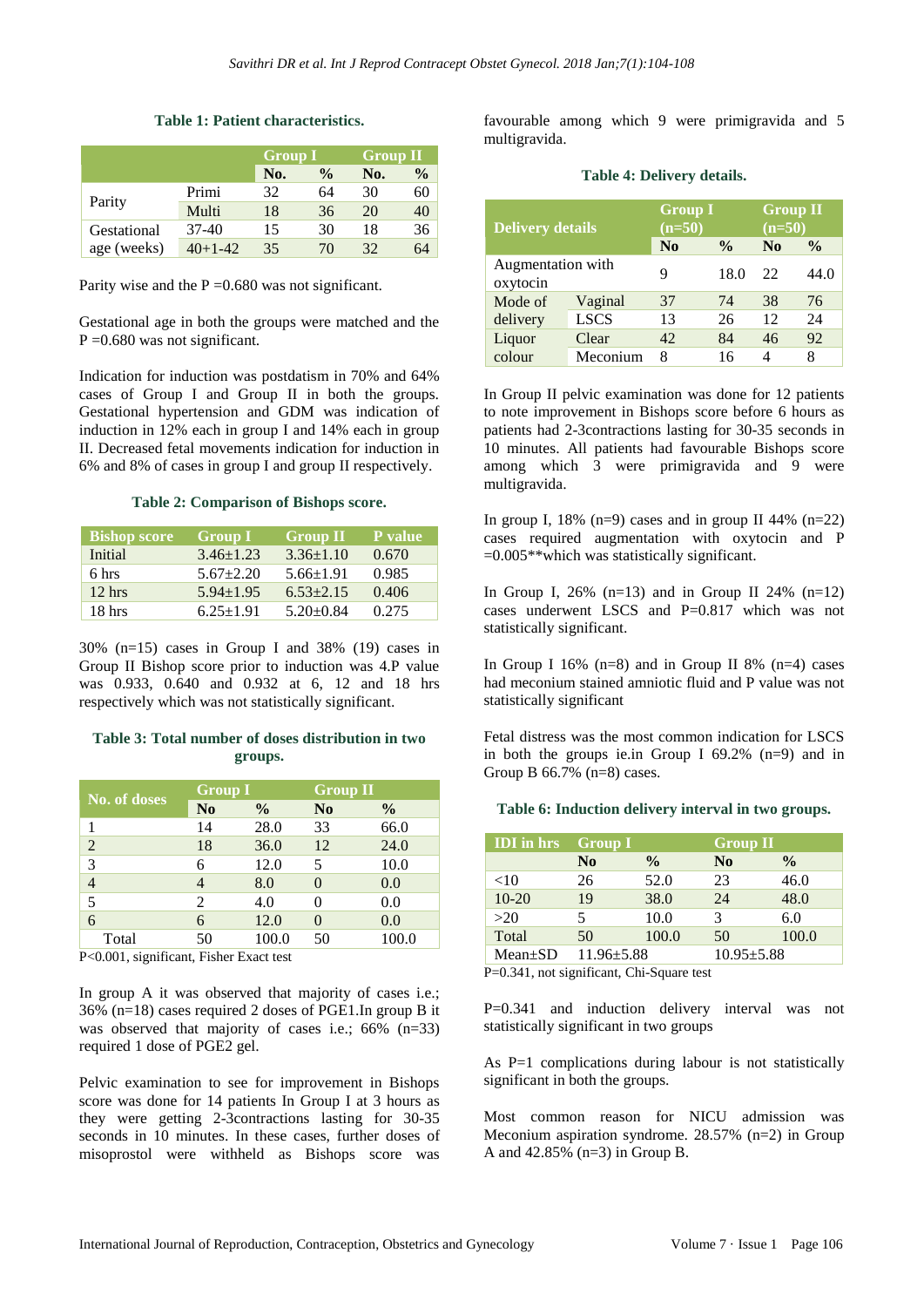| <b>Complications</b>     | <b>Group A</b> | <b>Group B</b> | <b>Total</b> |
|--------------------------|----------------|----------------|--------------|
| Postpartum<br>hemorrhage | 6(33.3%)       | 5(38.5%)       | 11 (35.4%)   |
| Pyrexia                  | 6(33.3%)       | 5(38.5%)       | 11 (35.4%)   |
| Vomiting                 | 5(27.8%)       | $3(23.1\%)$    | $8(25.8\%)$  |
| Hypertonus               | $0(0\%)$       | $0(0\%)$       | $0(0\%)$     |
| Tachysystole             | $1(5.6\%)$     | $0(0\%)$       | $1(3.22\%)$  |
| Total                    | 18 (100%)      | 13 (100%)      | 31 (100%)    |

## **Table 7: Complications during labour.**

P=1.000, Not significant, Fisher Exact test

**Table 8: Reasons for NICU admission.**

| Group<br>A                  | Group<br>B | <b>Total</b>             |
|-----------------------------|------------|--------------------------|
| $\mathcal{D}_{\mathcal{L}}$ | 3          | $\overline{\phantom{1}}$ |
| (28.57%)                    | (42.85%)   | $(35.71\%)$              |
|                             |            | 2                        |
| (14.28%)                    | (14.28%)   | (14.28%)                 |
|                             | 7          |                          |
| $(14.28\%)$                 | (28.57%)   | $(21.42\%)$              |
| $\mathcal{D}_{\mathcal{L}}$ |            |                          |
| (28.57%)                    | (14.28%)   | (21.42%)                 |
|                             |            |                          |
| $(14.28\%)$                 |            | $(7.14\%)$               |
| $7(100\%)$                  | $7(100\%)$ | 14 (100%)                |
|                             |            | $0(0\%)$                 |

P=1.000, Not significant, Fisher Exact test

## **DISCUSSION**

In present study the mean age in both the groups was  $23.70\pm3.40$  and  $23.52\pm3.47$  respectively and difference in age was not statistically significant. Similarly, in study done by Bartha et al the mean age in both the groups is  $28.31\pm5.09$  and  $28.12\pm4.66$  and in Kulshreshtha S et al study the mean age is  $20\pm3.75$  and  $25.35\pm3.31$  in two groups respectively and the distribution in age in two groups was not statistically significant.3,4 In a similar study by Kamal P et al the mean age in both the groups was 23.38 and 23.36 respectively.<sup>5</sup>

In our study postdatism was the most common indication for induction, 70% and 64% in Group I and Group II respectively. Parmar M et al study showed 40% and 36% cases, Greagsons et al study 95% and 94%, Sheela CN et al study 36% and 32%cases induced for postdatism in Group I and Group II respectively.<sup>6,7,8</sup>

In study done by Kulshreshtha S et al the mean preinduction Bishops score was 4.45±1.77 in PGE1 and 4.25±1.89 in PGE2 group and in our present study the mean pre-induction Bishops score was 3.46±1.23 in PGE1 and  $3.36\pm1.1$  in PGE2 group.<sup>5</sup>

In studies done by Bartha et al, Patil Kamal P et al, Kulshreshtha S et al the IDI in Group I was 14.02  $(8.4212.54\pm7.73-27.61), 11.68\pm4.49, 6.92\pm4.01$  and in Group II the IDI was 20.23 (16.67-32.75), 14.83±7.08,  $12.54 \pm 7.73$  respectively.<sup>3-5</sup> In all these studies IDI was

shorter in misoprostol group compared to dinoprostone group. In present study the IDI in Group I and Group II are 11.96±5.88 and 10.95±4.58 and was shorter in dinoprostone group but it was not statistically significant.

Present study has shown requirement of oxytocin was high in PGE2 group compared to PGE1 group. It was favoured by studies of Parmar M et al, Patil P et al, Greaves NR et al, Bartha et al.3,6,9,10

Incidence of caesarean sections was high in PGE2 group compared to PGE1 group in studies done by Bartha L et al, Patil Kamal P et al, Kulshreshtha S et al.3,4,9 Present study showed high caesarean section rate in PGE1 group compared to PGE2 group in accordance with study done by Parmar M et al, but it was not statistically significant.<sup>6</sup>

Liquor colour at delivery was meconium stained in 12% in PGE1 group and 6% in PGE2 group in study done by Patil P et al10.In our study it was 16% in PGE1 and 8% in PGE2 group which was comparable.

## **CONCLUSION**

Prostaglandins provide an effective method for achieving cervical ripening. On the basis of our study, misoprostol appears to be an effective agent for cervical ripening. The results of labour outcome convincingly prove that in the patients treated with misoprostol, induction delivery interval, incidence of caesarean section, neonatal outcome in terms of APGAR score were almost same compared to dinoprostone. Misoprostol is easy to store, cost effective, stable at room temperature, can be easily administered and had better patient compliance and acceptability. So, low dose oral misoprostol is an effective, economical convenient option for cervical ripening.

*Funding: No funding sources Conflict of interest: None declared Ethical approval: The study was approved by the Institutional Ethics Committee*

## **REFERENCES**

- 1. Witter FR. Prostaglandin E2 preparations for preinduction cervical ripening. Clin Obstet Gynecol. 2000 Sep 1;43(3):469-74.
- 2. Goldberg AB, Greenberg MB, Darney PD. Misoprostol and pregnancy. N Engl J Med. 2001;344:38-47.
- 3. Bartha JL, Comino-Delgado R, Garcia-Benasach F, Martinez-Del-Fresno P, Moreno-Corral LJ. Oral misoprostol and intracervical dinoprostone for cervical ripening and labor induction: a randomized comparison. Obstet Gynecol. 2000;96(3):465-9.
- 4. Kulshreshtha S, Sharma P, Mohan G, Singh SU, Singh SA. Comparative study of misoprostol vs dinoprostone for induction of labour. Indian J Physiol Pharmacol. 2007;51(1):55.